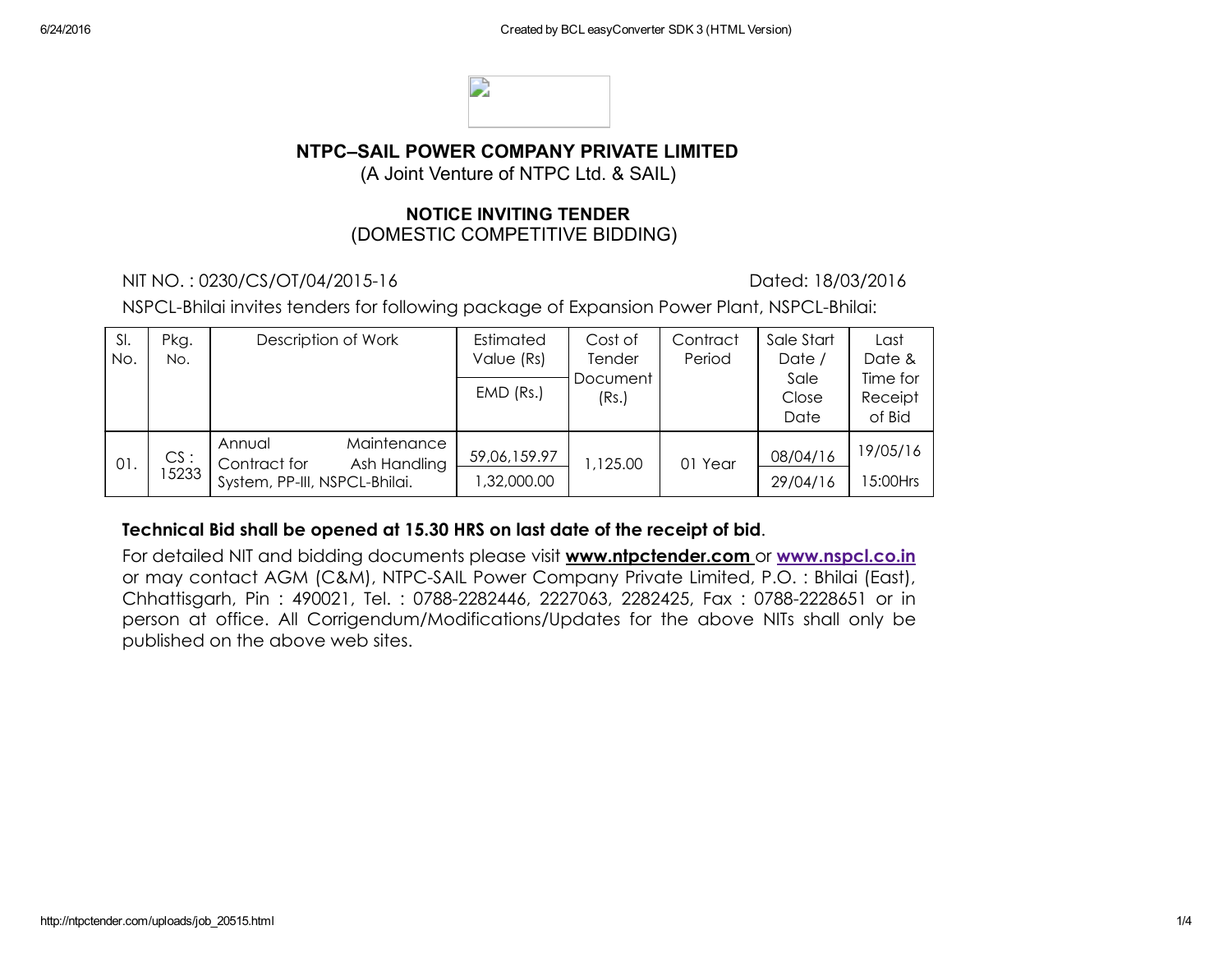### QUALIFYING REQUIREMENT

# 1. Annual Maintenance Contract for Ash Handling System, PP-III, NSPCL-Bhilai.

- 1. The agency s h ould have valid P. F regis tr ati on number.
- 2. The agenc y should have experience of under taking routine mai ntenance j ob of mec hanic al nature i n a ther mal power pl ant for at leas t 01 month durati on at a str etc h.
- 3. The bi dder shoul d have an average annual tur nover duri ng the l as t 3 years endi ng 31 st Mar ch of the previ ous fi nanc ial year, not less than Rs . 75.1 4 Lacs.
- 4. The Bi dder s hould have exec uted wor k of Routine Maintenance/ Ov er hauli ng of Mechanical nature in a thermal power plant duri ng l as t s even year s , endi ng l ast day of the month pr evious to the one i n whic h bids are inv ited of the fol lowi ng v al ue :
	- Singl e O rder having a v alue not less than Rs . 60.11 Lakh. OR
	- Two Or der s havi ng a val ue not l es s than Rs . 37.57 Lakh eac h. OR
	- Three Or der s having a val ue not less than Rs . 30.05 L akh eac h.

Note: T he va lue in Sl. No. 4 sha ll b e considered inclusiv e of tax es .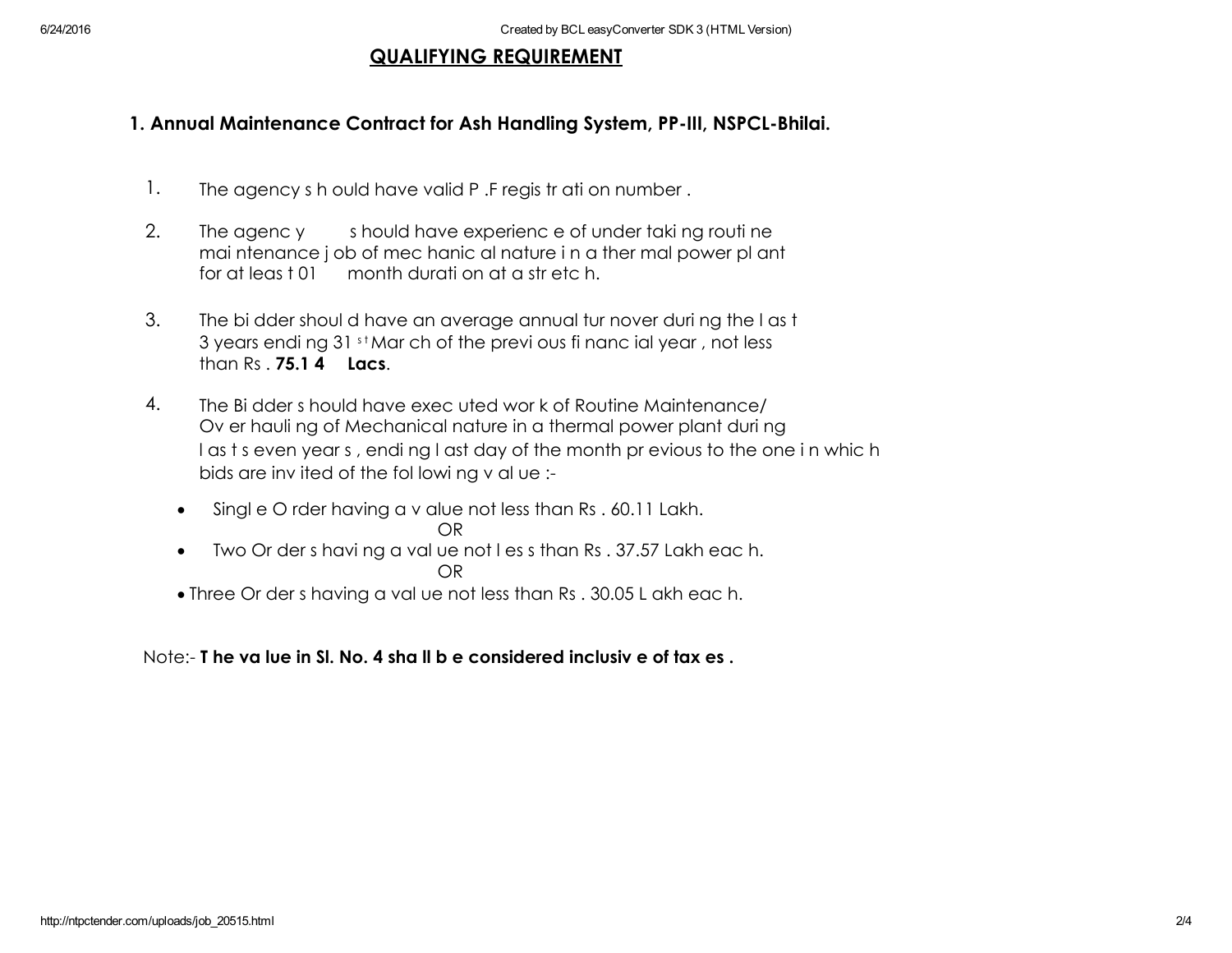# NIT Conditions

- 1. Bid documents will be issued to all the parties on their request (cost of tender document to be made by a crossed demand draft / pay order / banker's cheque in **favour of NSPCL payable at Bhilai**) for issue of bid documents without prima-facie examination of their qualification status. However, issue of bid documents shall not mean that bidders are considered qualified. Tender document fee will not be refunded. Request for tender documents received after the last date as mentioned above due to delays postal/courier services shall not be entertained.
- 2. Complete set of bidding documents are also available on NTPC website **www.ntpctender.com** prospective bidders can down load the same for submission of bids after tendering the cost of bidding documents directly on the website.
- 3. NSPCL reserves the right to reject any or all bids or cancel / withdraw the Invitation for bids without assigning any reason whatsoever and in such case no bidder / intending bidder shall have any claim arising out of such action.
- 4. Agencies are advised to visit the site to familiarize themselves with the nature of work and the site conditions.
- 5. Smallscale industries registered with NSIC shall be exempted for payment of EMD provided the certificate is related to the subject work only, and the quoted value is within the monetary limit for the said unit set by NSIC.

*(Subject to submission of copy of registration giving details, such as validity, monetary limit, etc.)*

6. If the last date of receiving application and date of bid opening coincide with a holiday, the date will be shifted to the next working day.

Other terms and conditions will be intimated in tender documents.

#### *Address for communication*:

AGM (C&M) NTPC–SAIL POWER COMPANY PRIVATE LIMITED, Post Office: BHILAI (East), Distt. : Durg (CHHATTISGARH), Pin: 490 021  $\rightarrow$  : 0788-2282446, 2227063, 2282425 Fax : 0788–2228651.